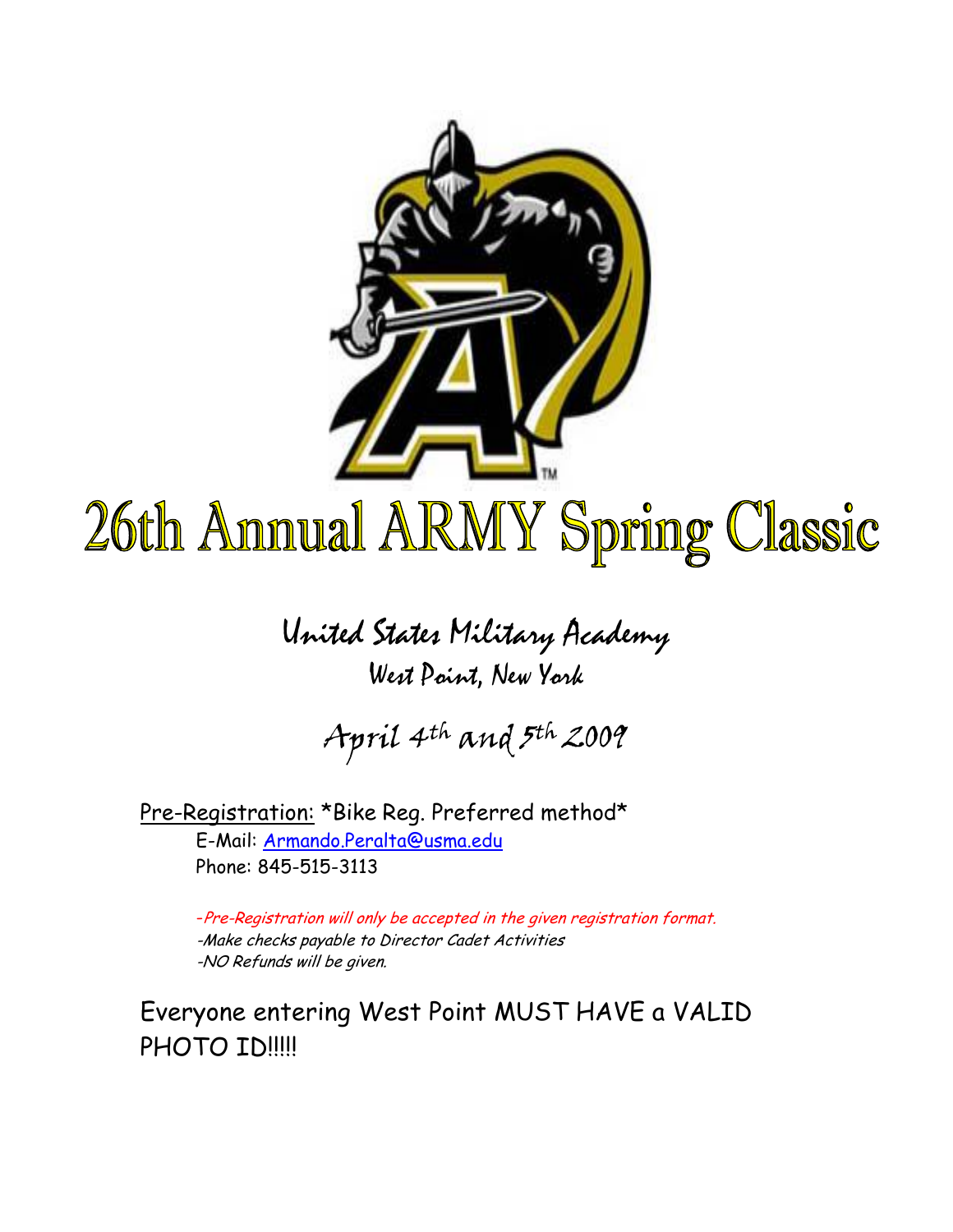### Registration Options:

Option 1:

-Register online at BikeReg.com by **5 PM Wednesday, April 1st** Option 2:

-Available for teams of 20+ members.

-Email completed spreadsheet of team members (format below) to the email address above.

-Teams pre-registering as a team must pay in full as a team by check or cash.

-Team representative must bring entire team's fees and copy of each rider's school ID and USAC license to race day registration.

| Team:                                     | <b>EXAMPLE</b> |          |         |              |                |                   |                |
|-------------------------------------------|----------------|----------|---------|--------------|----------------|-------------------|----------------|
|                                           |                |          |         |              |                |                   |                |
| <b>Name</b>                               |                | Category | License | TTT          | <b>Circuit</b> | <b>Hill Climb</b> | Criterium      |
| Racer X                                   |                | MN A     | 123456  | Yes          | Yes            | No.               | Yes            |
| Racer Y                                   |                | WMN B    | 654321  | Yes          | Yes            | Yes               | Yes            |
|                                           |                |          |         |              |                |                   |                |
|                                           |                |          |         |              |                |                   |                |
|                                           |                |          |         |              |                |                   |                |
|                                           |                |          |         |              |                |                   |                |
| <b>Total Number of entries (per</b>       |                |          |         |              |                |                   |                |
| category)                                 |                |          |         | 2            | 2              |                   | $\overline{2}$ |
| Cost                                      |                |          |         | \$20.00/team | \$14.00/rider  | \$10.00/rider     | \$14.00/rider  |
|                                           |                |          |         |              |                |                   |                |
| <b>Total Race Cost (number of racers)</b> |                |          |         |              |                |                   |                |
| X cost)                                   |                |          |         | \$40.00      | \$28.00        | \$10.00           | \$28.00        |
| <b>Total Cost</b>                         | \$106.00       |          |         |              |                |                   |                |

#### REQUIRED REGISTRATION FORMAT:

Team Time Trial: \$20.00 Per Time Trial Team

Circuit Race: \$14.00 Per Rider

Individual Time Trial/Hill Climb Registration: \$10.00 Per Rider

Criterium Registration: \$14.00 Per Rider

Race Information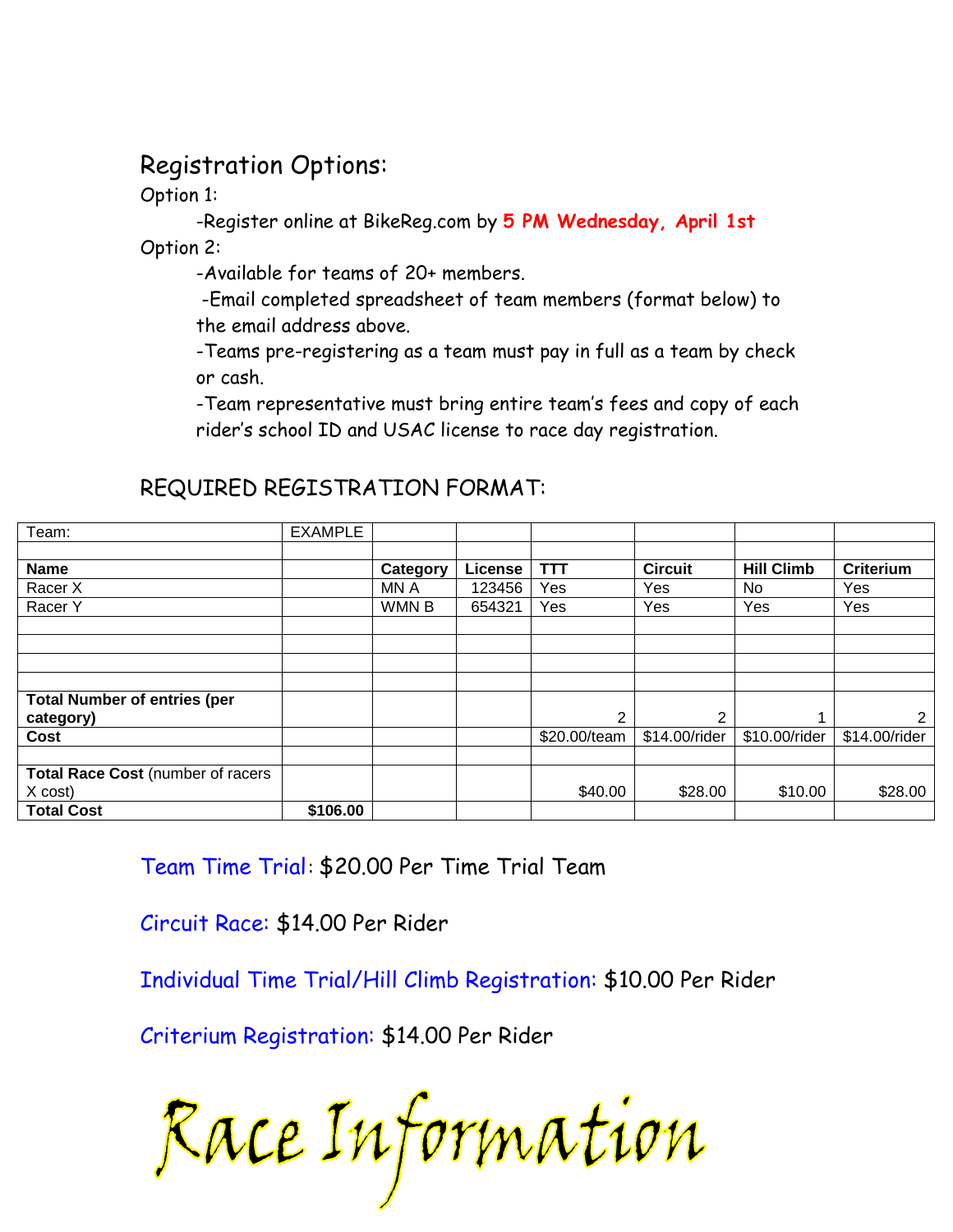## **Team Time Trial**

#### Saturday, April 4<sup>th</sup> 2008

|  |  | United States Military Academy Reservation at Camp Buckner |  |
|--|--|------------------------------------------------------------|--|
|  |  |                                                            |  |

| <i>start</i>       | category          | entry fee per | length    | prizes |  |
|--------------------|-------------------|---------------|-----------|--------|--|
|                    |                   | team          |           |        |  |
| $7:30 \text{ }$ am | $C$ Men           | \$20          | 7.5 miles | points |  |
| to follow          | D Men             | \$20          | 7.5 miles | points |  |
| to follow          | Intro to Racing M | \$20          | 7.5 miles | points |  |
| to follow          | Intro to Racing W | \$20          | 7.5 miles | points |  |
| to follow          | <b>B</b> Women    | \$20          | 7.5 miles | points |  |
| to follow          | A Men             | \$20          | 15 miles  | points |  |
| to follow          | B Men             | \$20          | 15 miles  | points |  |
| to follow          | A Women           | \$20          | 15 miles  | points |  |

The team time trial will be held on Route 293. The course is approximately 15 miles long (2 turn arounds) for Men's A's and B's and Women's A's and 7.5 miles long (1 turn around) for Women's B and C/Intro and Men's C and D riders. (Parking for Saturday's racing will be at Camp Buckner, off of 293). The team time trial will begin at 7:30 AM. Order of events is as listed; Start list by category ("Rutgers" format).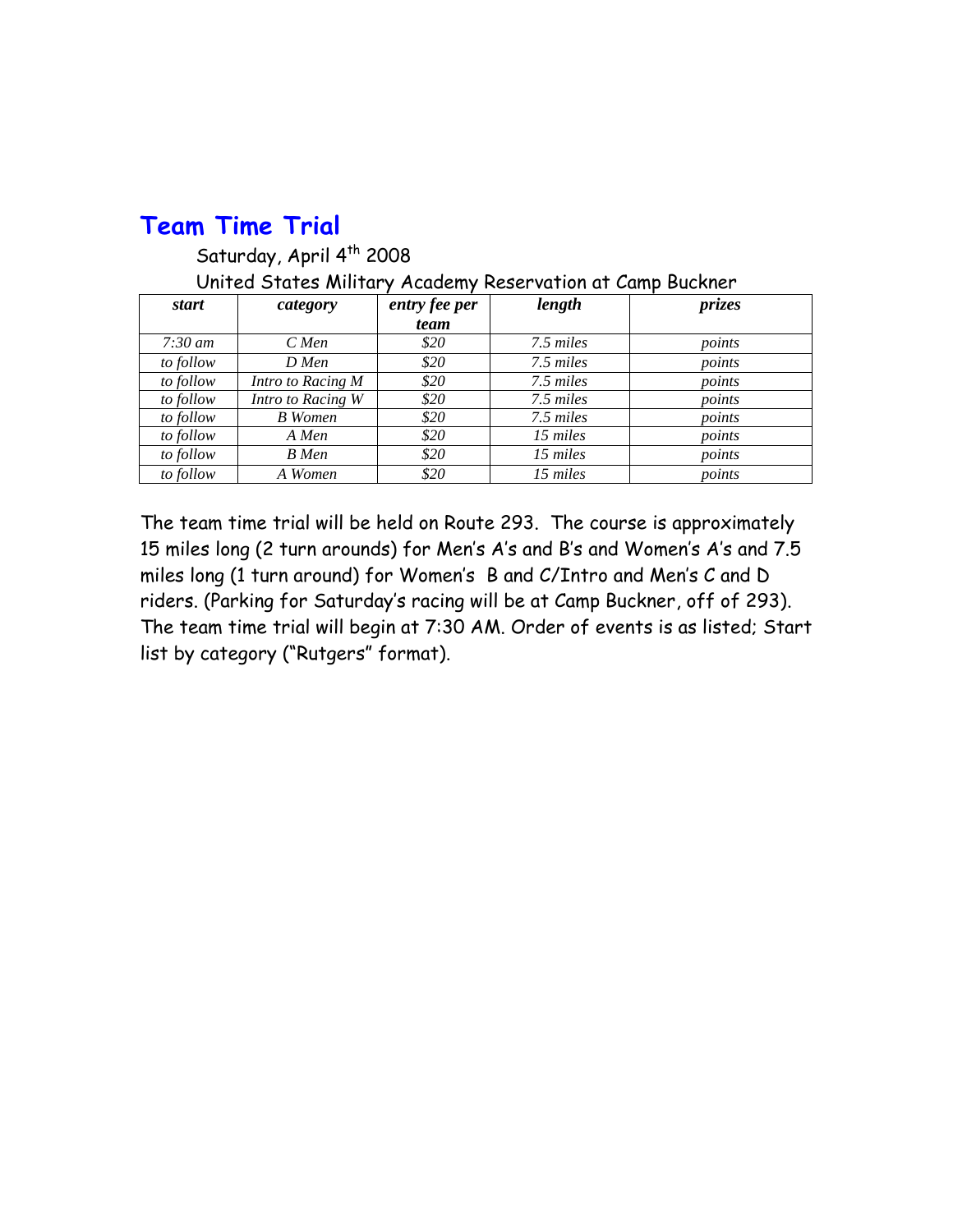### **CIRCUIT RACE**

Saturday, April 4<sup>th</sup> 2009 United States Military Academy Reservation at Camp Buckner

The circuit race will be held at Camp Buckner. The course is approximately 2.07 miles long, and begins with a right turn out of Camp Buckner on to 293, then a right turn into Area K, which results in a short, scenic, but significantly steep power climb to test the warrior within. The climb is followed by a fast downhill which will slingshot riders past Lake Popolopen and the cadet summer living quarters before returning to the start. The circuit race will start at 9:30 AM.

| start              | category              | entry fee | length            | prizes |
|--------------------|-----------------------|-----------|-------------------|--------|
| $9:30 \text{ }$ am | D1 Men                | \$14      | 30 minutes        | points |
| to follow          | D2 Men                | \$14      | 30 minutes        | points |
| to follow          | Intro Men/Women       | \$14      | 30 <i>minutes</i> | points |
|                    | (Separate, on course  |           |                   |        |
|                    | <i>concurrently</i> ) |           |                   |        |
| to follow          | C1 Men                | \$14      | 45 minutes        | points |
| to follow          | C <sub>2</sub> Men    | \$14      | 45 minutes        | points |
| to follow          | <b>B</b> women        | \$14      | 45 minutes        | points |
| to follow          | B Men                 | \$14      | 55 minutes        | points |
| to follow          | A Women               | \$14      | 55 minutes        | points |
| to follow          | A Men                 | \$14      | 80 minutes        | points |

Map on Next Page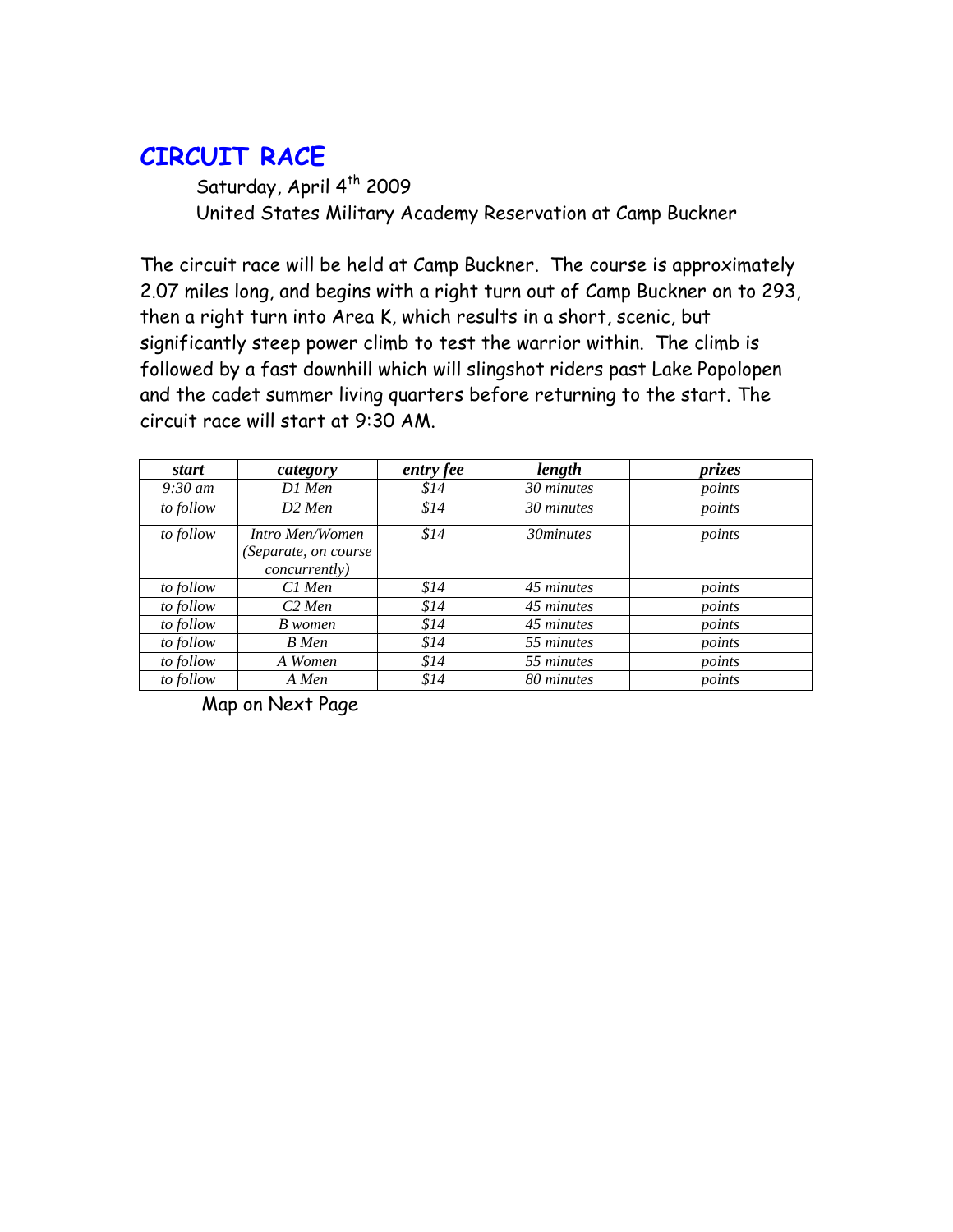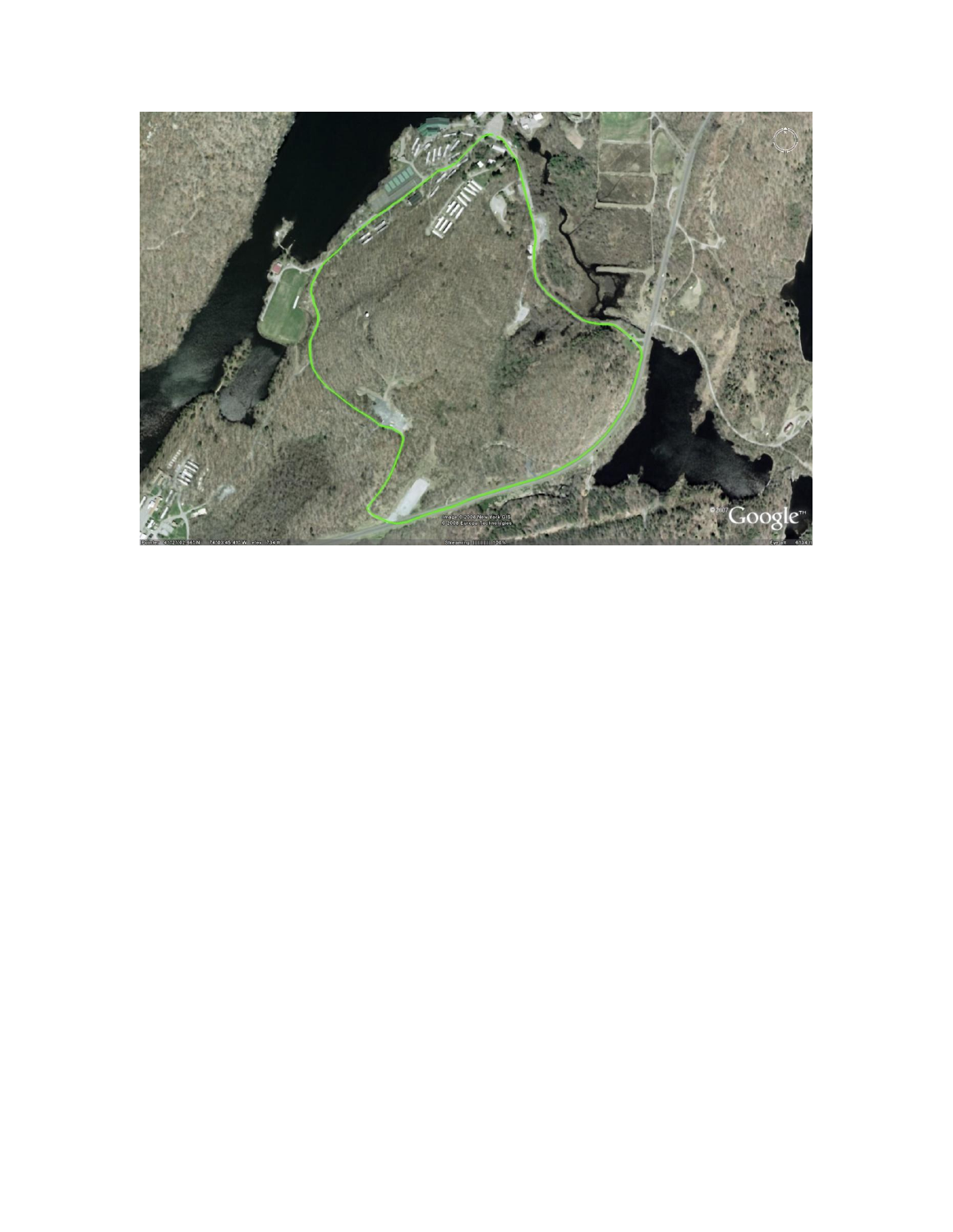## **INDIVIDUAL TIME TRIAL/HILL CLIMB:**

Sunday, April 5<sup>th</sup> 2009 United States Military Academy, West Point

The ultimate hill climb time trial in the ECCC! Each rider will experience the beauty and pain that is Stoney Lonesome.

First Racer will leave at 7:45 AM., riders will then leave at 30 second intervals. There will be no break between categories. The order of the categories will be:

| start     | category          | entry fee | length    | prizes |
|-----------|-------------------|-----------|-----------|--------|
| $7:45$ am | $C$ Men           | \$10      | 2.5 miles | points |
| to follow | D Men             | \$10      | 2.5 miles | points |
| to follow | <b>B</b> Women    | \$10      | 2.5 miles | points |
| to follow | Intro to Racing M | \$10      | 2.5 miles | points |
| to follow | Intro to Racing W | \$10      | 2.5 miles | points |
| to follow | A Men             | \$10      | 2.5 miles | points |
| to follow | <b>B</b> Men      | \$10      | 2.5 miles | points |
| to follow | A Women           | \$10      | 2.5 miles | points |



This is a very challenging course. Riders will encounter over 650 ft of climbing in 2.5 miles with grades up to 10%. The course starts at the finish line of the criterium course.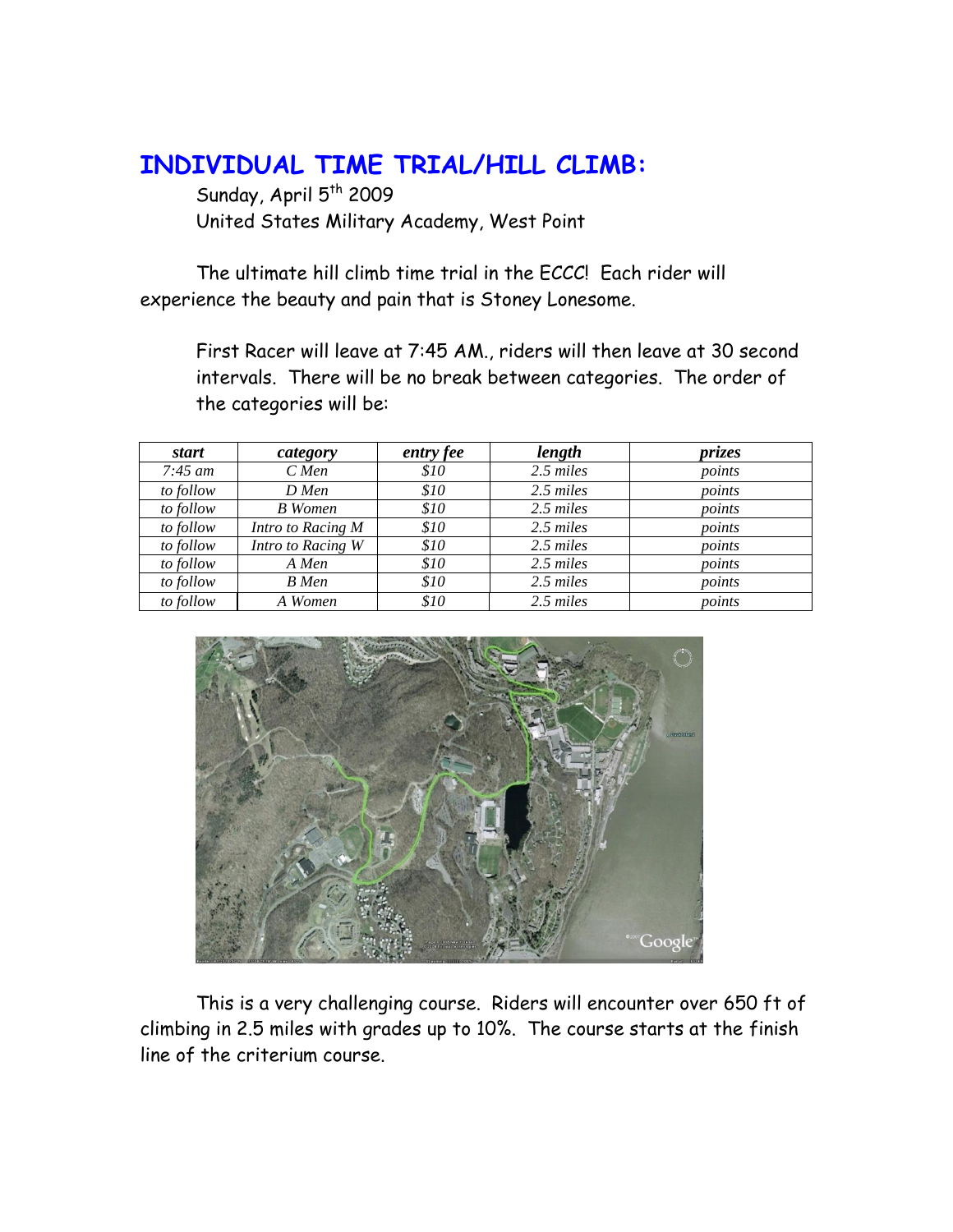### **Criterium**

Sunday, April 5<sup>th</sup> 2009 United States Military Academy, West Point

Course:

The course will run counter clockwise around the field and track at Shea Stadium. It will be entirely closed to traffic. Each lap is approximately 1 kilometer with racing visible to spectators for most of the lap. There are many great spectator spots on this course, so bring your cowbells.



| Each race immediately follows the one before it. |  |  |
|--------------------------------------------------|--|--|
|--------------------------------------------------|--|--|

| start               | category           | entry fee per | length           | prizes |
|---------------------|--------------------|---------------|------------------|--------|
|                     |                    | team          |                  |        |
| $10:00 \text{ } am$ | D1 men             | \$14          | $25 \, min$      | points |
| to follow           | $D2$ men           | \$14          | $25 \, min$      | points |
| to follow           | Intro Men          | \$14          | $20 \text{ min}$ | points |
| to follow           | Intro Women        | \$14          | $20$ min         | points |
| to follow           | C1 Men             | \$14          | $35$ min         | points |
| to follow           | C <sub>2</sub> Men | \$14          | $35$ min         | points |
| to follow           | <b>B</b> Women     | \$14          | $35$ min         | points |
| to follow           | B Men              | \$14          | 50 min           | points |
| to follow           | A Women            | \$14          | 50 min           | points |
| to follow           | A Men              | \$14          | 60 min           | points |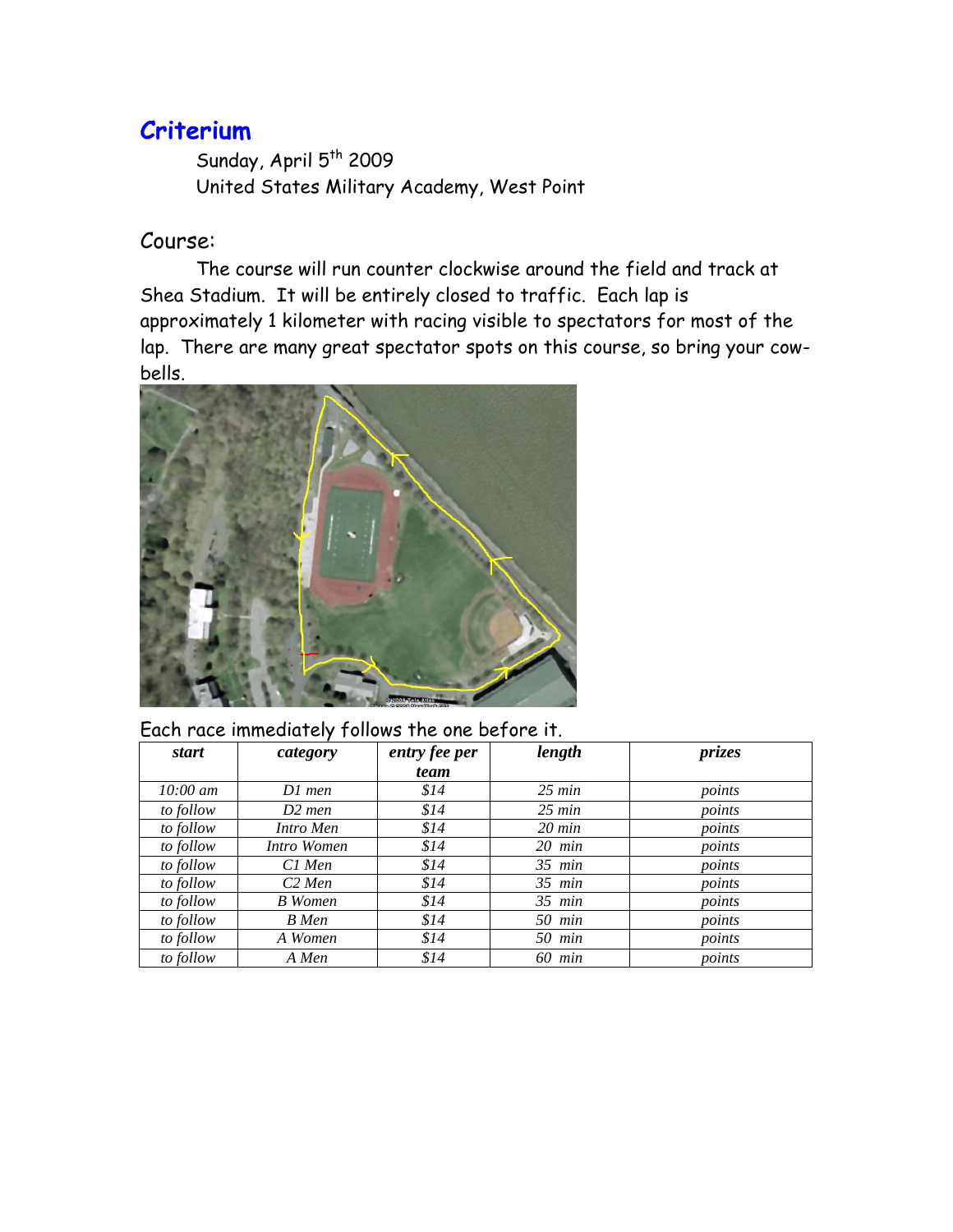## Directions to Camp Buckner Saturday, 4 April (TTT and Circuit)

**From the North** (on I-87 South), West (on I-84 East), or East (on I-84 West): From the North, exit off I-87 South to I-84 East towards CT. After only a few short miles, exit off I-84 to Route 9W at Newburgh, NY. From the West, exit off I-84 East to Route 9W at Newburgh, NY. From the East, after crossing the Newburgh-Beacon Bridge, exit off I-84 West to Route 9W at Newburgh, NY. ALL, follow Route 9W South through Newburgh and over Storm King Mountain. After coming down the south side of the mountain, you will be faced with 3 right side exits for West Point. The 1st exit appears immediately after you finish the steep descent over the mountain and is for West Point and Route 293 / Route 218 North. Get off at the first exit and turn left on to Route 293 at the bottom of the ramp. Camp Buckner is approximately 3 miles down the road on the right hand side.

**From the South** (on I-287 / I-87 North): Exit off I-87 North (NY Thruway) to Route 6 East before the main stream toll booths. You'll pass through your own toll booths (50 cents) after exiting, so don't be alarmed that it appears as though your are bypassing the main toll booths on the highway. After the toll booth, get in the right lane to exit the freeway. At the traffic light, turn left and proceed on Highway 17 for two more lights. Make the next left onto Route 6 East. You'll see West Point signs along the way also. Once on Route 6 East, you'll travel about 3 miles uphill until the two lanes merge into one. Shortly thereafter, you'll bear left off of Route 6 East for Route 293 (look for the West Point sign - this is easy to miss). Proceed on Route 293, Camp Buckner will be on the left hand side of the road (with a flashing yellow light).